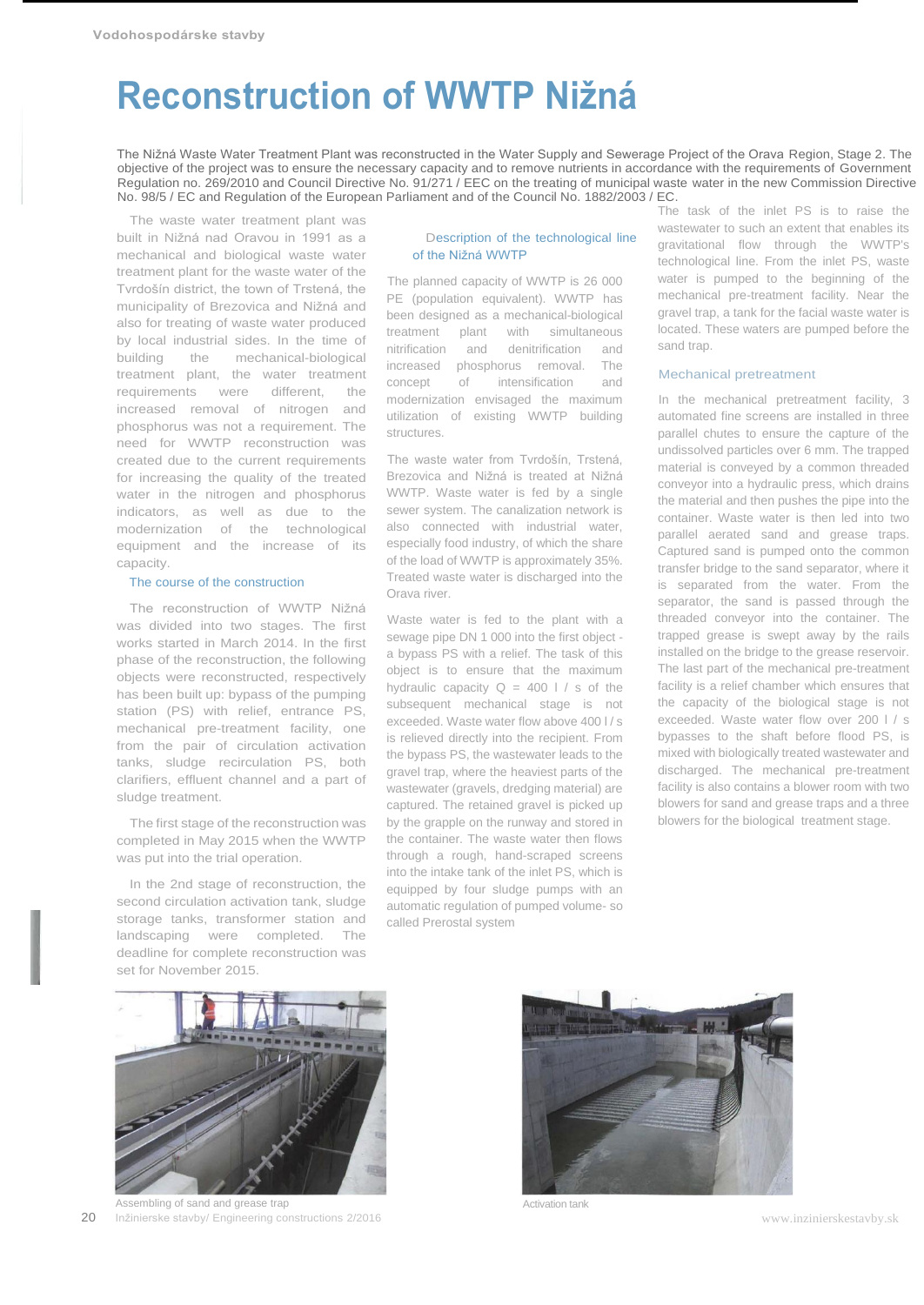• INFLUENT, FAECAL WATER

**CLARIFIERS** 

to the activation tanks.

into the sludge management.

- MECHANICAL PRE-TREATMENT
- ACTIVATION TANKS
- CLARIFIERS
- EFFLUENT AND MEASUREMENT
- SLUDGE MANAGEMENT

Biologically treated water flows from the clarifiers through the drain line into the recipient. The sludge is pumped from the bottom of the clarifiers back

In the process the sludge concentration gradually increases naturally, and therefore part of the sludge is drained as excess sludge for further processing

# ACTIVATION **TANKS**

Mechanically pretreated waste water flows into two lines of biological stage of WWTP which consists of anoxic selectors and circulating low-loaded activation tanks. The principle of treating resides in the removal of organic pollutants and nutrients with the activated sludge. Activated sludge is subsequently separated in the next stage of the treatment process.

# MEASUREMENT AND EFFLUENT

Biologically treated waste water gravitationally flows into the clarifiers, than through the measurement object into the recipient where the concentration values for discharge are monitored. In the case of the high level in the recipient, flood pumping station will be in use



separator ensure the capturing and removal of floating and drifting substances (gravel, wood, paper, organic waste, sand, grease) from the wastewater.

to mechanical pre-treatment. The tank for fecal water is used for collection of waste water brought by auto tankers .

•

**ČOVSPOL**